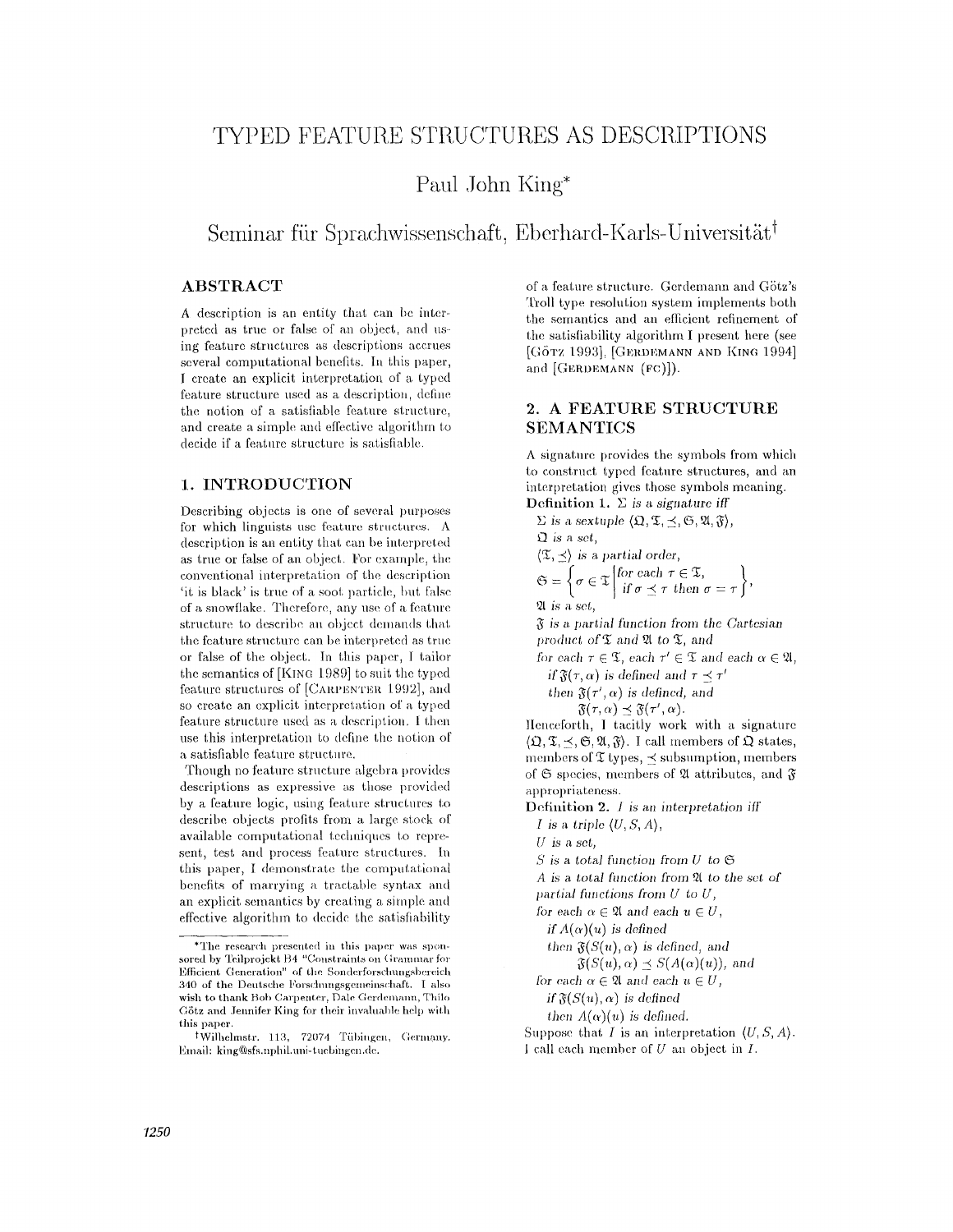Each type denotes a set of objects in  $I$ . The denotations of the species partition  $U$ , and  $S$  assigns each object in  $I$  the unique species whose denotation contains the object: object u is in the denotation of species  $\sigma$  iff  $\sigma = S(u)$ . Subsumption encodes a relationship between the denotations of species and types: object u is in the denotation of type  $\tau$  iff  $\tau \prec S(u)$ . So, if  $\tau_1 \prec \tau_2$  then the denotation of type  $\tau_1$ contains the denotation of type  $\tau_2$ .

Each attribute denotes a partial function from the objects in  $I$  to the objects in  $I$ , and  $\Lambda$  assigns each attribute the partial function it denotes. Appropriateness encodes a relationship between the denotations of species and attributes: if  $\mathfrak{F}\langle \sigma, \alpha \rangle$  is defined then the denotation of attribute  $\alpha$  acts upon each object in the denotation of species  $\sigma$  to yield an object in the denotation of type  $\mathfrak{F}\langle\sigma,\alpha\rangle$ , but if  $\mathfrak{F}\langle\sigma,\alpha\rangle$ is undefined then the denotation of attribute  $\alpha$  acts upon no object in the denotation of species  $\sigma$ . So, if  $\mathfrak{F}\langle \tau, \alpha \rangle$  is defined then the denotation of attribute  $\alpha$  acts upon each object in the denotation of type  $\tau$  to yield an object in the denotation of type  $\mathfrak{F}(\tau,\alpha)$ .

I call a finite sequence of attributes a path, and write  $\mathfrak P$  for the set of paths.

**Definition 3.**  $P$  is the path interpretation function under I iff *I* is an interpretation  $(U, S, A)$ ,

 $P$  is a total function from  $\mathfrak P$  to the set of partial functions from  $U$  to  $U$ , and for each  $\{\alpha_1, \ldots, \alpha_n\} \in \mathfrak{P}$ ,  $P(\alpha_1,\ldots,\alpha_n)$  is the functional composition of  $A(\alpha_1), \ldots, A(\alpha_n)$ . I write  $P_I$  for the path interpretation function under  $l$ . **Definition 4.**  $F$  is a feature structure iff F is a quadruple  $\langle Q, q, \delta, \theta \rangle$ ,  $Q$  is a finite subset of  $\mathfrak{Q}$ ,  $q \in Q$ ,  $\delta$  is a finite partial function from the Cartesian product of  $Q$  and  $\mathfrak A$  to  $Q$ ,  $\theta$  is a total function from Q to  $\mathfrak{T}$ , and for each  $q' \in Q$ , for some  $\pi \in \mathfrak{B}$ ,  $\pi$  runs to  $g'$  in F, where  $\langle \alpha_1, \ldots, \alpha_n \rangle$  runs to q' in F iff  $\langle \alpha_1, \ldots, \alpha_n \rangle \in \mathfrak{P},$  $q' \in Q$ , and for some  $\{q_0, \ldots, q_n\} \subseteq Q$ ,  $q = q_0$ for each  $i < n$ ,  $\delta(q_i, \alpha_{i+1})$  is defined, and  $\delta(q_i, \alpha_{i+1}) = q_{i+1}$ , and  $q_n = q'$ . Each feature structure is a connected Moore machine (see [MOORE 1956]) with finitely many states, input alphabet 21, and output alphabet  $\mathfrak{T}$ .

**Definition 5.**  $F$  is true of  $u$  under  $I$  iff *F* is a feature structure  $\langle Q, q, \delta, \theta \rangle$ , *I* is an interpretation  $(U, S, A)$ ,  $u$  is an object in  $I$ , and for each  $\pi_1 \in \mathfrak{B}$ , each  $\pi_2 \in \mathfrak{B}$  and each  $q' \in Q$ , if  $\pi_1$  runs to q' in F', and  $\pi_2$  runs to q' in F then  $P_I(\pi_1)(u)$  is defined,  $P_I(\pi_2)(u)$  is defined,  $P_I(\pi_1)(u) = P_I(\pi_2)(u)$ , and  $\theta(q') \preceq S(P_I(\pi_1)(u)).$ Definition 6. F is a satisfiable feature structure iff  $F$  is a feature structure, and

for some interpretation  $I$  and some object  $u$ in  $I$ ,  $F$  is true of u under  $I$ .

## 3. MORPHS

The abundance of interpretations seems to preclude an effective algorithm to decide if a feature structure is satisfiable. However, I insert morphs between feature structures and objects to yield an interpretation free characterisation of a satisfiable feature structure. Definition 7.  $M$  is a semi-morph iff M is a triple  $(\Delta, \Gamma, \Lambda)$ ,  $\Delta$  is a nonempty subset of  $\mathfrak{P}$ ,  $\Gamma$  is an equivalence relation over  $\Delta$ , for each  $\alpha \in \mathfrak{A}$ , each  $\pi_1 \in \mathfrak{P}$  and each  $\pi_2 \in \mathfrak{P},$ if  $\pi_1 \alpha \in \Delta$  and  $(\pi_1, \pi_2) \in \Gamma$ then  $\langle \pi_1 \alpha, \pi_2 \alpha \rangle \in \Gamma$ ,  $\Lambda$  is a total function from  $\Delta$  to  $\mathfrak{S}$ , for each  $\pi_1 \in \mathfrak{P}$  and each  $\pi_2 \in \mathfrak{P}$ , if  $\langle \pi_1, \pi_2 \rangle \in \Gamma$  then  $\Lambda(\pi_1) = \Lambda(\pi_2)$ , and for each  $\alpha \in \mathfrak{A}$  and each  $\pi \in \mathfrak{B}$ , if  $\pi \alpha \in \Delta$ then  $\pi \in \Delta$ ,  $\mathfrak{F}(\Lambda(\pi), \alpha)$  is defined, and  $\mathfrak{F}(\Lambda(\pi), \alpha) \preceq \Lambda(\pi \alpha).$ Definition 8. M is a morph iff M is a semi-morph  $(\Delta, \Gamma, \Lambda)$ , and for each  $\alpha \in \mathfrak{A}$  and each  $\pi \in \mathfrak{B}$ , if  $\pi \in \Delta$  and  $\mathfrak{F}(\Lambda(\pi), \alpha)$  is defined then  $\pi \alpha \in \Delta$ . Each morph is the Moshier abstraction (see [MOSHIER 1988]) of a connected and totally well-typed (see [CARPENTER 1992]) Moore machine with possibly infinitely many states, input alphabet 21, and output alphabet 6.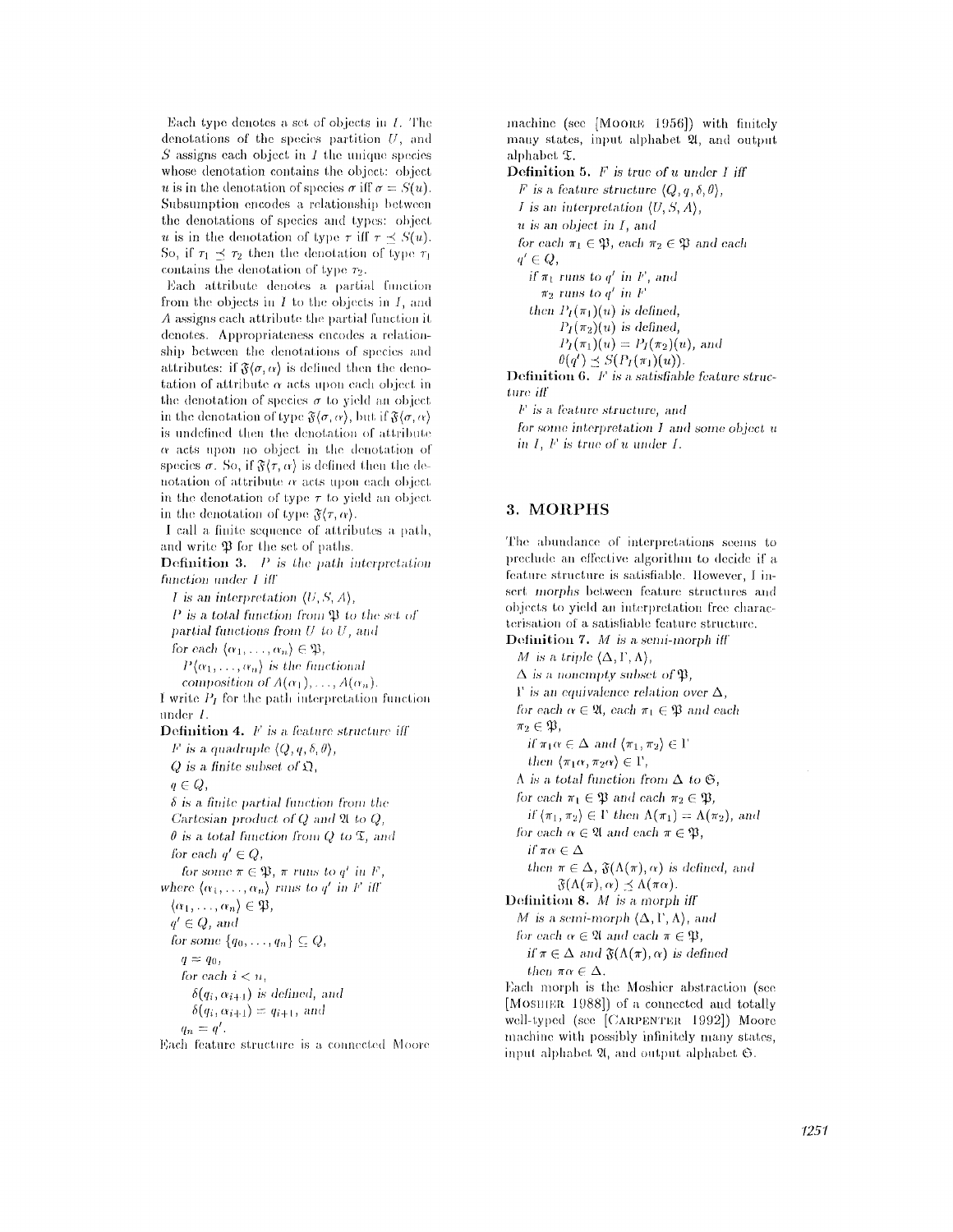Definition *9. M abstracts u under l iff M* is a morph  $(\Delta, \Gamma, \Lambda)$ , *I* is an interpretation  $(U, S, A)$ , *u is an object in I,*  for each  $\pi_1 \in \mathfrak{P}$  and each  $\pi_2 \in \mathfrak{P}$ ,  $\langle \pi_1, \pi_2 \rangle \in \Gamma$ *iff*  $P_I(\pi_1)(u)$  *is defined,*  $P_I(\pi_2)(u)$  is defined, and  $P_I(\pi_1)(u) = P_I(\pi_2)(u)$ , and *for each*  $\sigma \in \mathfrak{S}$  *and each*  $\pi \in \mathfrak{P}$ *,*  $\langle \pi, \sigma \rangle \in \Lambda$ iff  $P_I(\pi)(u)$  is defined, and  $\sigma = S(P_I(\pi)(u)).$ Proposition 10. *l'br each interpretation I and each object u in I, some unique, morph ahstracts u under l.*  I thus write of the abstraction of u under *I*. Definition 11. *u* is a standard object iff *u* is a quadruple  $(\Delta, \Gamma, \Lambda, E)$  $(\Delta, \Gamma, \Lambda)$  is a morph, and E is an *equivalence* c/ass under 1'. I write  $\widetilde{U}$  for the set of standard objects, write  $\tilde{S}$  for the total function from  $\tilde{U}$  to  $\mathfrak{S}$ , where for each  $\sigma \in \mathfrak{S}$  and each  $\langle \Delta, \Gamma, \Lambda, \mathbb{E} \rangle \in \tilde{U}$ ,  $\widetilde{S}(\Delta, \Gamma, \Lambda, E) = \sigma$ iff for some  $\pi \in \mathbb{E}$ ,  $\Lambda(\pi) = \sigma$ , and write  $\widetilde{A}$  for the total function from  $\mathfrak A$  to the set of partial functions from  $\tilde{U}$  to  $\tilde{U}$ , where for each  $\alpha \in \mathfrak{A}$ , each  $\langle \Delta, \Gamma, \Lambda, \mathbb{E} \rangle \in \widetilde{U}$  and each  $\langle \Delta', \Gamma', \Lambda', \mathrm{E}' \rangle \in \widetilde{U}$ ,  $\widetilde{A}(\alpha)(\Delta, \Gamma, \Lambda, E)$  is defined, and  $\widetilde{A}(\alpha)(\Delta, \Gamma, \Lambda, E) = \langle \Delta', \Gamma', \Lambda', E' \rangle$ iff  $(\Delta, \Gamma, \Lambda) = (\Delta', \Gamma', \Lambda')$ , and for some  $\pi \in \mathbb{E}$ ,  $\pi \alpha \in \mathbb{E}'$ . **Lemma 12.**  $\langle \widetilde{U}, \widetilde{S}, \widetilde{A} \rangle$  is an interpretation. I write  $\tilde{I}$  for  $\langle \tilde{U}, \tilde{S}, \tilde{A} \rangle$ . **Lemma 13.** For each  $\langle \Delta, \Gamma, \Lambda, \mathbb{E} \rangle \in \tilde{U}$ , each  $\langle \Delta', \Gamma', \Lambda', \mathbf{E}' \rangle \in \widetilde{U}$  and each  $\pi \in \mathfrak{P}$ ,  $P_{\widetilde{I}}(\pi)(\Delta, \Gamma, \Lambda, E)$  is defined, and  $P_{\widetilde{I}}(\pi)\langle\Delta,\Gamma,\Lambda,E\rangle = \langle\Delta',\Gamma',\Lambda',E'\rangle$  $i\hat{F}(\Delta, \Gamma, \Lambda) = \langle \Delta', \Gamma', \Lambda' \rangle$ , and *for some*  $\pi' \in E$ ,  $\pi' \pi \in E'$ . **Proof.** By induction on the length of  $\pi$ . **Lemma 14.** For each  $(\Delta, \Gamma, \Lambda, E) \in U$ , *if* E *is the equivalence class of the. empty path under* 1' *then the abstraction of*  $(\Delta, \Gamma, \Lambda, E)$  under  $\widetilde{I}$ is  $(\Delta, \Gamma, \Lambda)$ . Proposition 15. For each morph M, *for some interpretation I and some object u in I,*   $M$  is the abstraction of u under I.

Definition 16. F approximates M iff F is a feature *structure*  $\langle Q, q, \delta, \theta \rangle$ , *M* is a morph  $\langle \Delta, \Gamma, \Lambda \rangle$ , and *for each*  $\pi_1 \in \mathfrak{P}$ *, each*  $\pi_2 \in \mathfrak{P}$  *and each*  $q' \in Q$ , *if*  $\pi_1$  runs to  $q'$  *in F*, and  $\pi_2$  runs to  $q'$  in  $\overline{F}$ *then*  $\langle \pi_1, \pi_2 \rangle \in \Gamma$ , and  $\theta(q') \preceq \Lambda(\pi_1).$ A feature structure approximates a morph iff the Moshier abstraction of the feature structure abstractly subsumes (see [CARPENTER] 1992]) the morph. Proposition 17. For *each interpretation I, each ohject u in I and each feature structure F~ F is* true *of a under 1 iff*  $F$  approximates the abstraction of u under I. Theorem 18. For each feature *structure* F,  $F$  is satisfiable iff  $F$  approximates some

## **4. RESOLVED FEATURE STRUCTURES**

**Proof.** From propositions 15 and 17.  $\blacksquare$ 

*morph.* 

Though theorem 18 gives an interpretation free eharacterisation of a satisfiable feature structure, the characterisation still seems to admit of no effective algorithm to decide if a feature structure is satisfiable. However, I use theorem 18 and *resolved feature structures* to yield a less general interpretation free characterisation of a satisfiable feature structure that admits of such an algorithm.

Definition 19. R is a *resolved* feature structure *itr* 

*R* is a feature structure  $\langle Q, q, \delta, \rho \rangle$ ,

*p is a total function from Q to 6,* and

*for each*  $\alpha \in \mathfrak{A}$  *and each*  $q' \in Q$ ,

*if*  $\delta(q', \alpha)$  *is defined* 

*then*  $\mathfrak{F}(\rho(q'), \alpha)$  *is defined, and*  $\mathfrak{F}(\rho(q'), \alpha) \preceq \rho(\delta(q', \alpha)).$ 

Bach resolved feature structure is a well-typed  $(see [CARPENTER 1992])$  feature structure with output alphabet  $\mathfrak{S}$ .

Definition 20. *R* is a resolvant of *F* iff *R* is a resolved feature structure  $(Q, q, \delta, \rho)$ , *F* is a feature *structure*  $\langle Q, q, \delta, \theta \rangle$ , and *for each*  $q' \in Q$ ,  $\theta(q') \preceq \rho(q')$ .

Proposition 21. For each interpretation I, each  $object\ u\ in\ I$  and each feature structure  $F,$ 

*1;' is true of u under 1* 

*iff* some resolvant of F is true of u under I.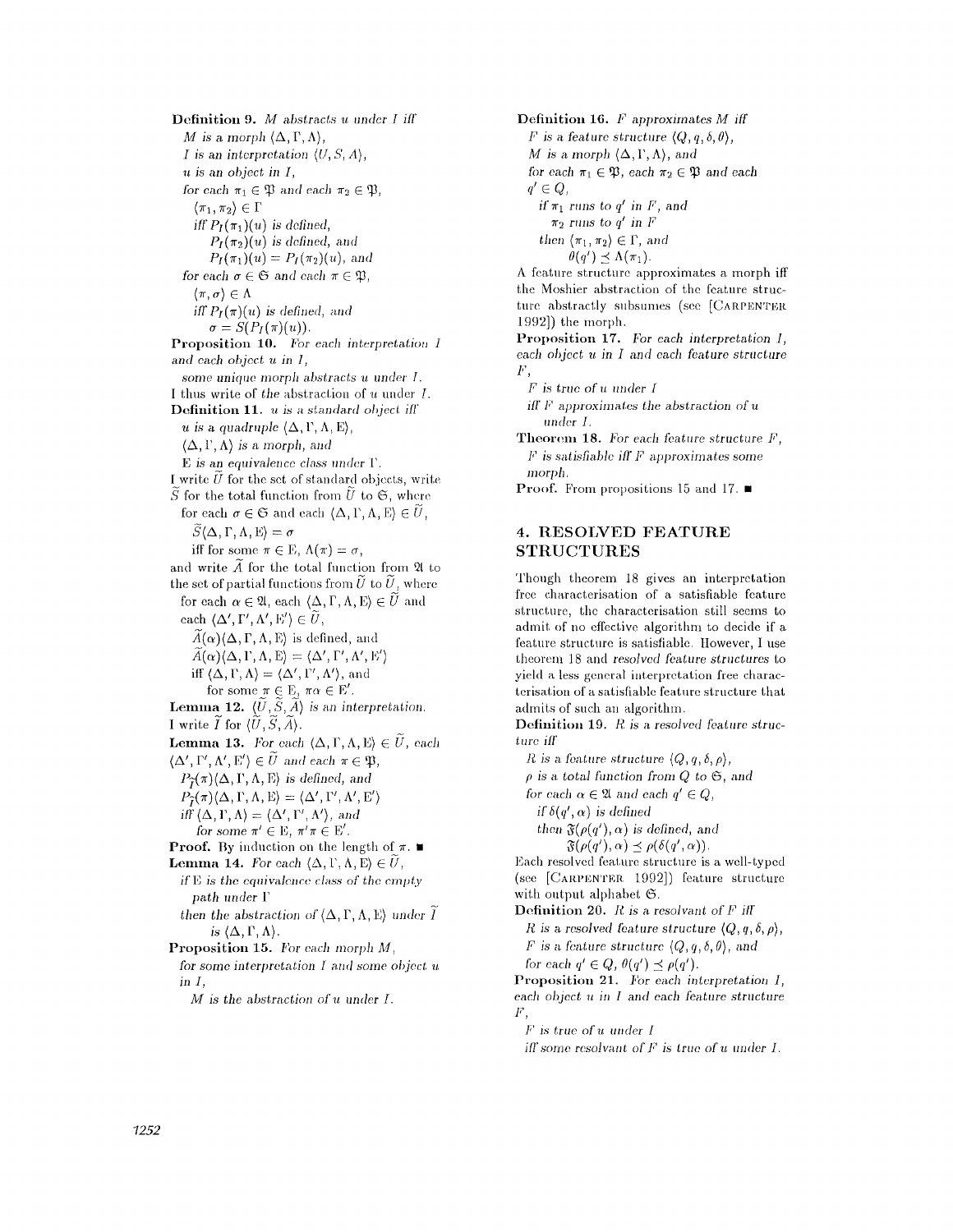**Definition 22.**  $\langle \mathfrak{Q}, \mathfrak{T}, \prec, \mathfrak{S}, \mathfrak{A}, \mathfrak{F} \rangle$  is rational *iff for each*  $\sigma \in \mathfrak{S}$  *and each*  $\alpha \in \mathfrak{A}$ , *if*  $\mathfrak{F}(\sigma, \alpha)$  *is defined then for some*  $\sigma' \in \mathfrak{S}$ ,  $\mathfrak{F}(\sigma, \alpha) \preceq \sigma'$ . **Proposition 23.** If  $\langle \mathfrak{Q}, \mathfrak{T}, \preceq, \mathfrak{S}, \mathfrak{A}, \mathfrak{F} \rangle$  is ra*tional then for each resolved tbature structure*  **R, R is** *satisfiabh'..*  **Proof.** Suppose that  $R = \langle Q, q, \delta, \rho \rangle$  and  $\beta$  is a bijection from ordinal  $\zeta$  to  $\mathfrak{S}$ . Let  $\Delta_0 = \left\{ \pi \middle| \begin{matrix} \text{for some } q \in \mathbb{Q}, \\ \pi \text{ runs to } q' \text{ in } R \end{matrix} \right\}$  $\Gamma_0 = \langle \langle \pi_1, \pi_2 \rangle \mid \pi_1 \text{ runs to } q' \text{ in } R, \text{ and } \rangle,$  $\pi_2$  runs to  $q'$  in  $R$ and  $\Lambda_0 = \langle \langle \pi, \sigma \rangle | \pi \text{ runs to } q' \text{ in } R, \text{ and } \rangle.$  $\sigma = \rho(q')$ For each  $n \in \mathbb{N}$ , let  $\Delta_{n+1} =$  $\Delta_n \cup \langle \pi \alpha | \pi \in \Delta_n$ , and  $\mathfrak{F}(\Lambda_n(\pi), \alpha)$  is defined  $\Gamma_{n+1} =$  $\Gamma_n \cup \left\{ \left\langle \pi_1 \alpha, \pi_2 \alpha \right\rangle \bigg| \frac{\pi_1 \alpha}{\pi_2 \alpha \in \Delta_{n+1}}, \text{ and } \right\}$ , and  $\langle \pi_1, \pi_2 \rangle \in \Gamma_n,$  $\Lambda_{n+1}$  $\alpha \in \mathfrak{A},$  $\pi \in \Delta_n$  $\pi\alpha\in\Delta_{n+1}\setminus\Delta_n,$  and 1  $A_n \circ \bigcup_{i=1}^{n} A_i \circ \bigcup_{i=1}^{n} \bigl| \bigl| \bigl| \bigl| \bigl| \bigl| \bigr| \bigr| \bigr| \in \mathcal{E}$  is the least ordinal f in  $\zeta$  such that  $\beta(\Lambda_n(\pi),\alpha) \preceq \beta(\xi)$ For each  $n \in \mathbb{N}$ ,  $\langle \Delta_n, \Gamma_n, \Lambda_n \rangle$  is a semi-morph.

Let

 $\Delta = \bigcup \{ \Delta_n \mid n \in \mathbb{N} \},$ 

 $\Gamma = \bigcup {\{\Gamma_n \mid n \in \mathbb{N}\}, \text{ and }}$ 

 $\Lambda = \bigcup \{ \Lambda_n \mid n \in \mathbb{N} \}.$ 

 $\langle \Delta, \Gamma, \Lambda \rangle$  is a morph that R approximates. By theorem 18,  $R$  is satisfiable.  $\blacksquare$ **Theorem 24.** *If*  $(\Omega, \mathfrak{T}, \preceq, \mathfrak{S}, \mathfrak{A}, \mathfrak{F})$  is rational

*then tbr each feature structure l", f" is satisfiable ifl" I,' has a. resoh'am.* 

**Proof.** From propositions 21 and 23.  $\blacksquare$ 

## **5. A SATISFIABILITY ALGORITHM**

In this section, I use theorem 24 to show how  $-$  given a rational signature that meets reasonable computational conditions  $\cdot$  to construct an effective algorithm to decide if a feature structure is satisfiable.

Definition 25.  $\langle \Omega, \mathfrak{T}, \preceq, \mathfrak{S}, \mathfrak{A}, \mathfrak{F} \rangle$  is com*putable iff*   $\mathfrak{Q}, \mathfrak{T}$  and  $\mathfrak{A}$  are countable, *0 is finite,*   $for$  *some effective function* **SUB**. *for each*  $\tau_1 \in \mathfrak{T}$  *and each*  $\tau_2 \in \mathfrak{T}$ *, if*  $\tau_1 \prec \tau_2$ *then*  $SUB(\tau_1, \tau_2) = 'true'$ *otherwise*  $SUB(\tau_1, \tau_2) = 'false',$  and for some *elfective* function APP, *for each*  $\tau \in \mathfrak{T}$  *and each*  $\alpha \in \mathfrak{A}$ , *if*  $\mathfrak{F}(r, \alpha)$  *is defined then*  $APP(\tau, \alpha) = \mathfrak{F}(\tau, \alpha)$ *otherwise*  $APP(\tau, \alpha) = 'undefined'.$ Proposition 26. If  $\langle \Omega, \mathfrak{T}, \prec, \mathfrak{S}, \mathfrak{A}, \mathfrak{F} \rangle$  is com*puta.lde then for some effective fimction* RES, *for each feature structure F,*  $RES(F) = a$  *list of the resolvants of F.* **Proof.** Since  $(\Omega, \mathfrak{T}, \prec, \mathfrak{S}, \mathfrak{A}, \mathfrak{F})$  is computable, for some effective function GEN, for each linite  $Q \subseteq \mathfrak{Q}$ ,  $GEN(Q) =$  a list of the total functions from  $Q$  to  $\mathfrak{S},$ for some effective function TEST<sub>1</sub>, for each finite set  $Q$ , each finite partial function  $\delta$  from the Cartesian product of Q and  $\mathfrak A$  to  $Q$ , and each total function  $\theta$  from  $Q$  to  $\mathfrak{T}$ , if for each  $\langle q, \alpha \rangle$  in the domain of  $\delta$ ,  $\mathfrak{F}(\theta(q), \alpha)$  is defined, and  $\mathfrak{F}(\theta(q),\alpha) \preceq \theta(\delta(q,\alpha))$ then  $TEST_1(\delta, \theta) = 'true'$ otherwise  $TEST_1(\delta, \theta) = 'false',$ and for some effective function  $TEST_2$ , for each finite set Q, each total function  $\theta_1$ from Q to  $\mathfrak T$  and each total function  $\theta_2$ from  $Q$  to  $\mathfrak{T}$ , if for each  $q \in Q$ ,  $\theta_1(q) \preceq \theta_2(q)$ then  $TEST_2(\theta_1,\theta_2) = "true"$ otherwise  $TEST_2(\theta_1, \theta_2)$  = 'false'. Construct RES as follows: for each feature structure  $(Q, q, \delta, \theta)$ , set  $\Sigma_{\rm in} =$  GEN(Q) and  $\Sigma_{\rm out} = \langle \rangle$ while  $\Sigma_{\rm in} = \langle \rho, \rho_1, \ldots, \rho_i \rangle$  is not empty do set  $\Sigma_{\rm in} = \langle \rho_1, \ldots, \rho_i \rangle$ if  $TEST_1(\delta, \rho) = 'true',$  $TEST_2(\theta, \rho) = 'true',$  and  $\Sigma_{\text{out}} = \langle \rho'_1,\ldots,\rho'_i \rangle$ **then set**  $\Sigma_{\text{out}} = (\rho, \rho'_1, \ldots, \rho'_s)$ if  $\Sigma_{\text{out}} = \langle \rho_1, \ldots, \rho_n \rangle$ then output  $\langle \langle Q, q, \delta, \rho_1 \rangle, \ldots, \langle Q, q, \delta, \rho_n \rangle \rangle$ . RES is an effective algorithm, and for each feature structure  $F$ ,  $RES(F) = a$  list of the resolvants of F. ii

*1253*